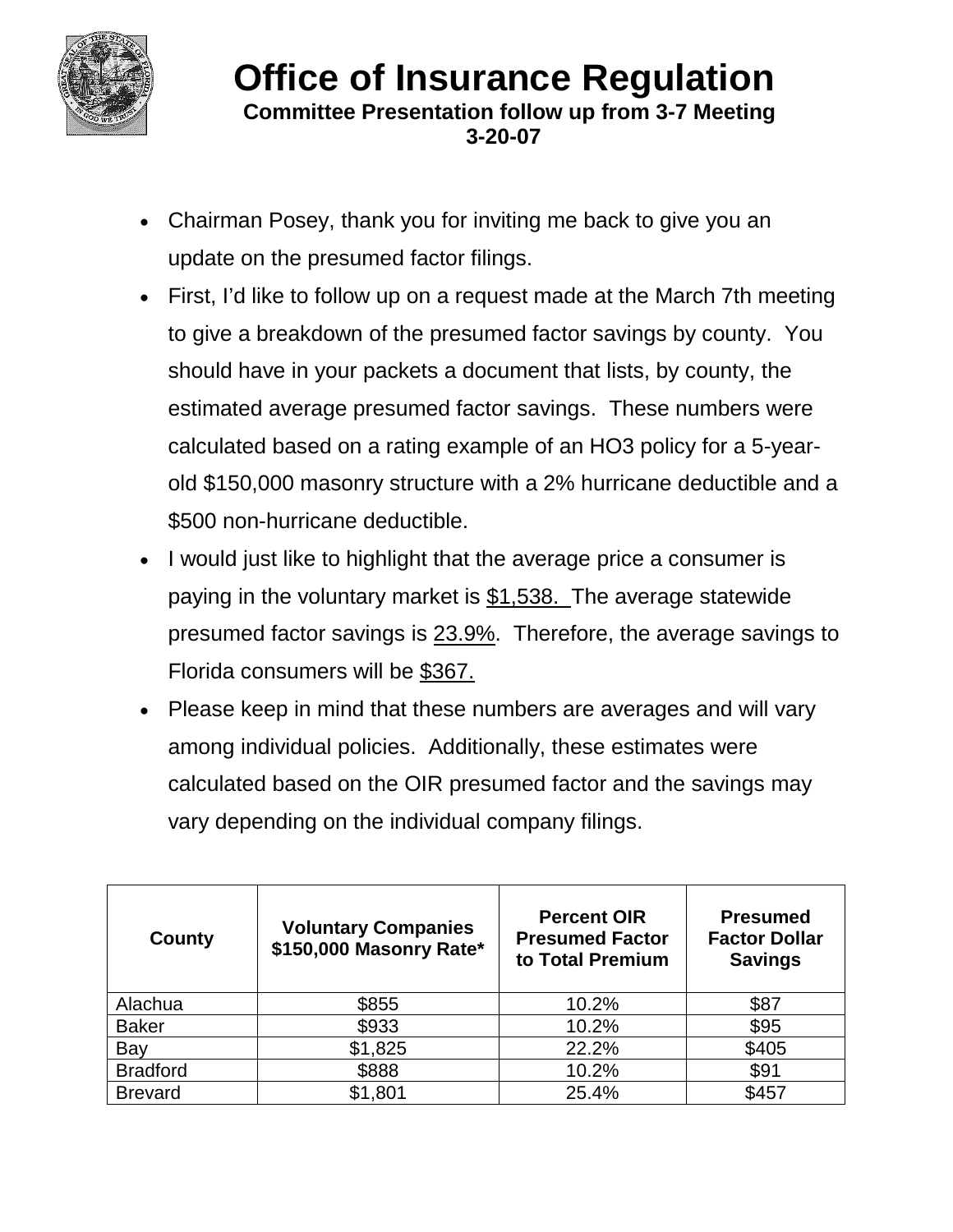| <b>Broward</b>      | \$3,587 | 35.9% | \$1,288          |
|---------------------|---------|-------|------------------|
| Calhoun             | \$1,021 | 10.2% | \$104            |
| Charlotte           | \$2,098 | 30.7% | \$644            |
| <b>Citrus</b>       | \$1,420 | 18.2% | \$258            |
| Clay                | \$829   | 10.2% | \$85             |
| Collier             | \$2,616 | 35.9% | \$939            |
| Columbia            | \$915   | 10.2% | \$93             |
| Desoto              | \$1,207 | 21.3% | \$257            |
| <b>Dixie</b>        | \$1,152 | 10.2% | \$118            |
| Duval               | \$947   | 10.2% | \$97             |
| Escambia            | \$1,928 | 21.1% | \$407            |
| Flagler             | \$1,192 | 18.2% | \$217            |
| Franklin            | \$1,978 | 18.2% | \$360            |
| Gadsden             | \$976   | 10.2% | \$100            |
| Gilchrist           | \$927   | 10.2% | \$95             |
| Glades              | \$1,470 | 21.3% | \$313            |
| Gulf                | \$1,798 | 18.2% | \$327            |
| Hamilton            | \$930   | 10.2% | $\overline{$95}$ |
| Hardee              | \$1,168 | 22.2% | \$259            |
| Hendry              | \$1,474 | 21.3% | \$314            |
| Hernando            | \$1,738 | 22.2% | \$386            |
| <b>Highlands</b>    | \$1,131 | 22.2% | \$251            |
| Hillsborough        | \$1,571 | 21.3% | \$335            |
| Holmes              | \$994   | 10.2% | \$101            |
| <b>Indian River</b> | \$2,568 | 32.5% | \$835            |
| Jackson             | \$977   | 10.2% | \$100            |
| Jefferson           | \$1,082 | 10.2% | \$110            |
| Lafayette           | \$962   | 10.2% | \$98             |
| Lake                | \$892   | 11.9% | \$106            |
| Lee                 | \$2,193 | 30.2% | \$662            |
| Leon                | \$816   | 10.2% | \$83             |
| Levy                | \$1,243 | 11.9% | \$148            |
| Liberty             | \$1,022 | 10.2% | \$104            |
| Madison             | \$952   | 10.2% | \$97             |
| Manatee             | \$2,051 | 25.4% | \$521            |
| Marion              | \$874   | 11.9% | \$104            |
| Martin              | \$2,734 | 35.9% | \$982            |
| Miami-Dade          | \$4,293 | 39.4% | \$1,691          |
| Monroe              | \$5,365 | 50.9% | \$2,731          |
| Nassau              | \$1,024 | 10.2% | \$104            |
| Okaloosa            | \$1,909 | 25.4% | \$485            |
| Okeechobee          | \$1,371 | 21.3% | \$292            |
| Orange              | \$962   | 11.9% | \$114            |
| Osceola             | \$995   | 18.2% | \$181            |
| Palm Beach          | \$3,360 | 34.5% | \$1,159          |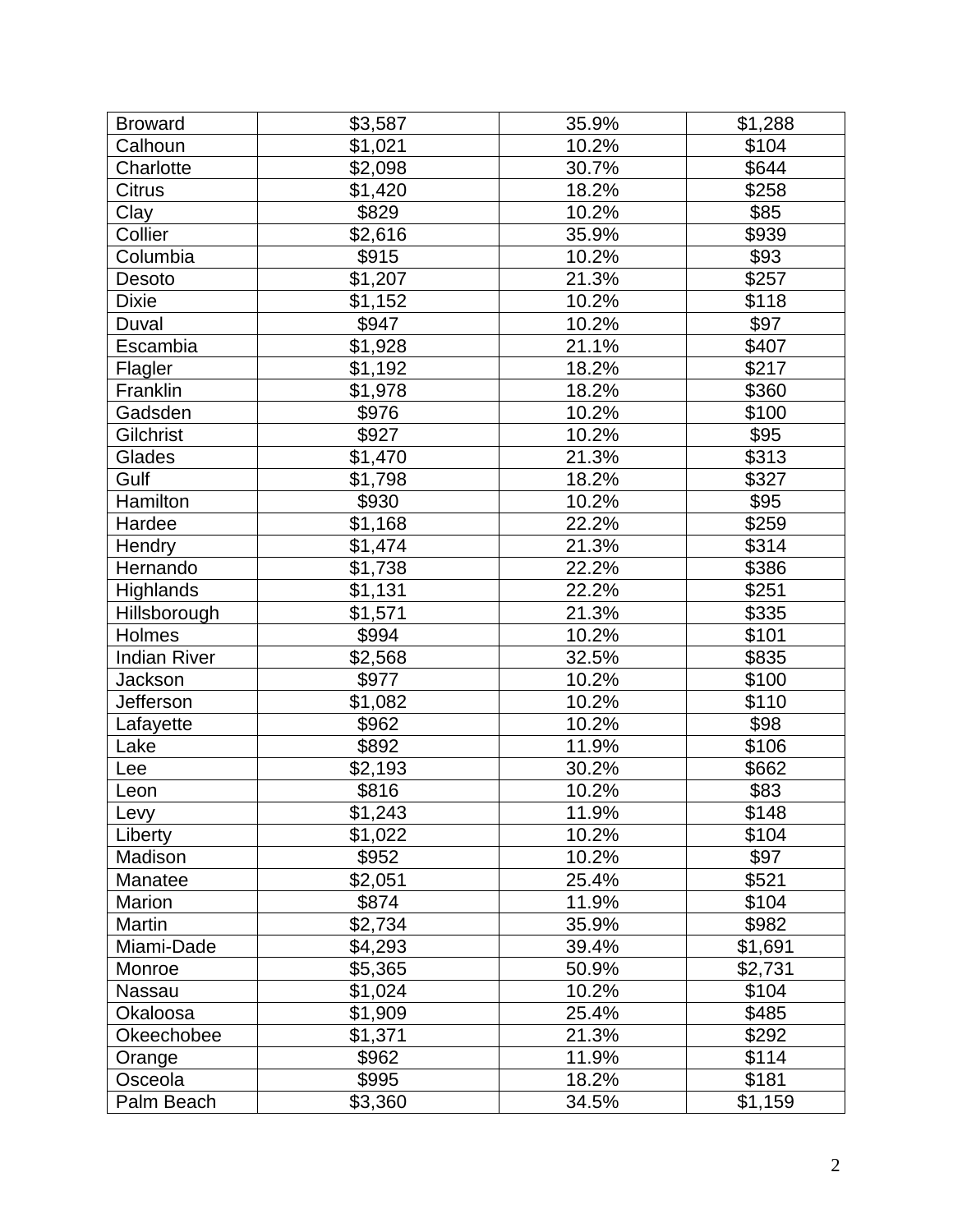| Pasco           | \$1,803 | 21.3% | \$384 |
|-----------------|---------|-------|-------|
| <b>Pinellas</b> | \$2,059 | 30.2% | \$622 |
| Polk            | \$1,197 | 18.2% | \$218 |
| Putnam          | \$845   | 10.2% | \$86  |
| Santa Rosa      | \$1,949 | 25.4% | \$495 |
| Sarasota        | \$2,007 | 30.2% | \$606 |
| Seminole        | \$979   | 11.9% | \$117 |
| St Johns        | \$1,062 | 11.9% | \$126 |
| <b>St Lucie</b> | \$2,496 | 30.2% | \$754 |
| Sumter          | \$905   | 11.9% | \$108 |
| Suwannee        | \$962   | 10.2% | \$98  |
| Taylor          | \$1,166 | 10.2% | \$119 |
| Union           | \$902   | 10.2% | \$92  |
| Volusia         | \$1,384 | 22.2% | \$307 |
| Wakulla         | \$1,460 | 10.2% | \$149 |
| Walton          | \$1,798 | 23.6% | \$424 |
| Washington      | \$1,034 | 10.2% | \$105 |
| Average         | \$1,538 | 23.9% | \$367 |

- Additionally, I am pleased to announce that most companies have complied with the Office's February 19<sup>th</sup> order requiring them to make a presumed factor filing in compliance with House Bill 1A. 254 companies, which comprise over 99% of the market, have submitted a presumed factor filing for review.
- As I explained at the March  $7<sup>th</sup>$  meeting, the companies were given an option of making a short form filing, which simply adopts the Office's recommended presumed factors, or a long form filing, which allows the companies to calculate their own factors and provide appropriate justification.
- Of those 254 companies that have submitted a filing, we estimate that 134 companies, representing 40% of the private admitted market, have submitted short form filings adopting the Office's recommended factors and all others have made long form filings.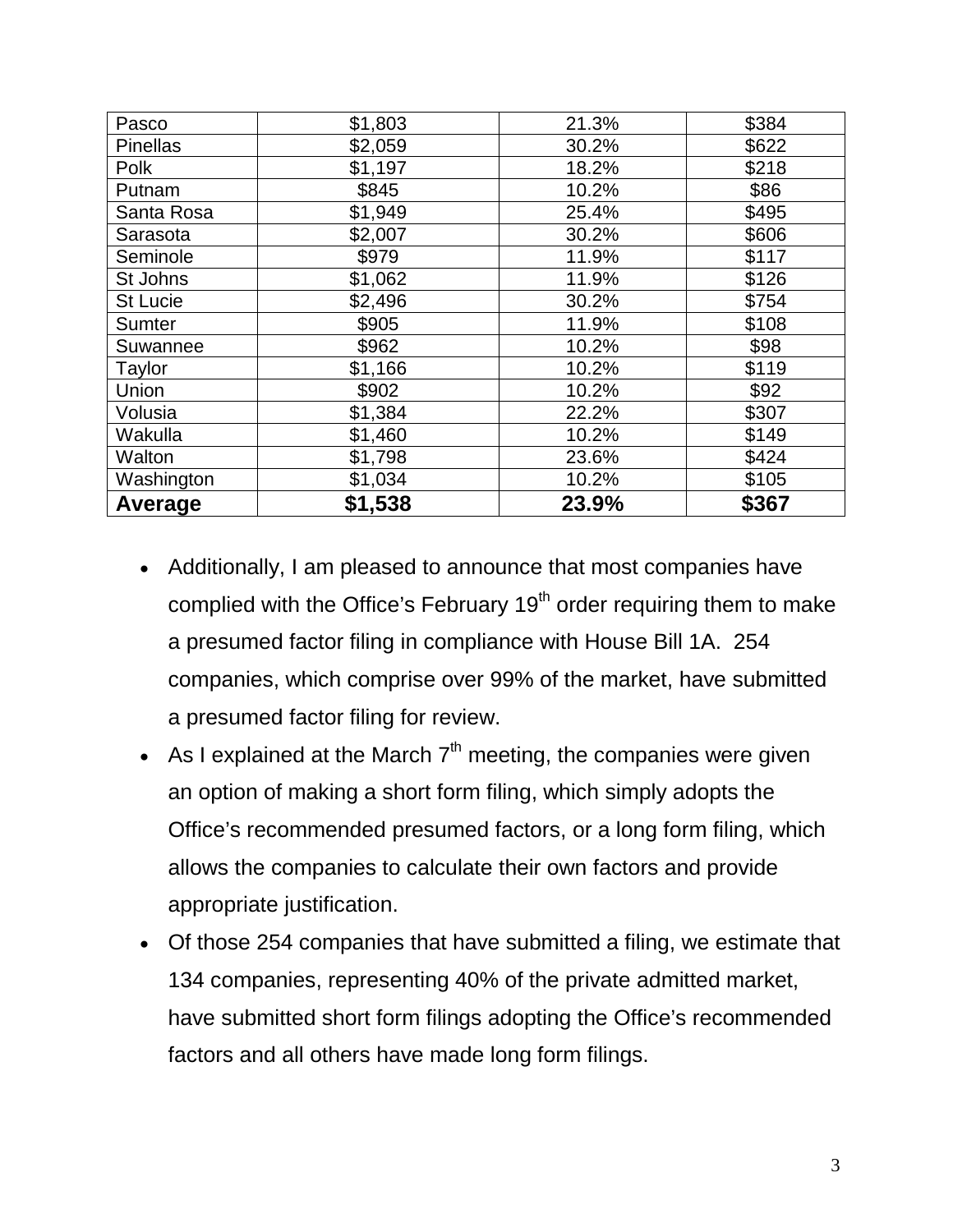• For personal residential insurance, statewide average discounts range from -34.5% to -0.9%. The breakdown by range is:

| Range of<br><b>Discount</b> | % of market<br>share | <b>Cumulative %</b> |
|-----------------------------|----------------------|---------------------|
| 25% or more                 | 4.02%                |                     |
| 20-25%                      | 5.71%                | 9.74                |
| 15-20%                      | 10.26%               | 19.99               |
| 10-15%                      | 19.83%               | 39.83               |
| 5-10%                       | 36.86%               | 76.69               |
| $0.9 - 5%$                  | 12.22%               | 88.91*              |

\* Does not total 100% as new filings are being added to the Web site daily

- With respect to Citizens, a short form filing has been made reflecting a 14.5% overall rate reduction. This is in addition to the 22% rate rollback to December 31, 2006 rates. Accordingly, as a result of House Bill 1A, Citizens customers will see an average decrease of 36.5% and will no longer be subject to the 58% rate increase that was scheduled to go into effect at the beginning of this month.
- Now that most of the companies have submitted their presumed factor filings, each filing must be processed into the system and accepted or rejected based on whether the information provided with the filing is complete. Once processed, the filing will begin the review process. As we process each filing, we are adding the name of that company to a list posted on our website. This list is not comprehensive and is only intended to reflect those companies that have submitted filings and does not necessarily reflect the rates that will ultimately be approved. We update this list every day to reflect the additional filings that have been processed.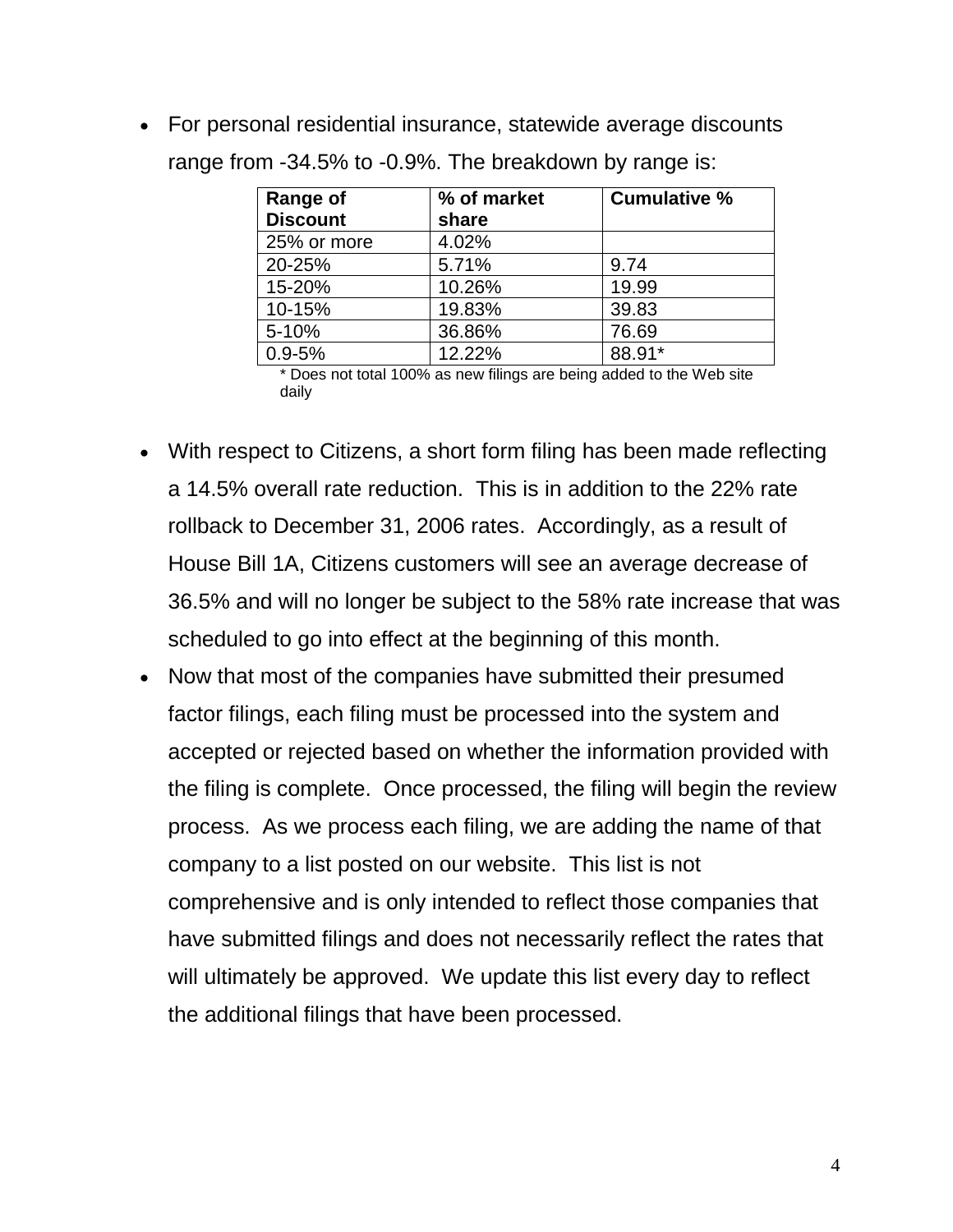- As we process these filings, I can assure you, Chairman Posey, that we will rigorously review all of those long form filings which did not implement the Office's recommended presumed factors.
- There will be administrative action taken against those companies that have not complied with the Office's order. Those companies may be subject to revocation or suspension of their Certificates of Authority or administrative fines for failing to comply with an Order of the Office. The Office also has authority under s. 627.062(2)(g), F.S., to review a company's rate at any time and disapprove the rate currently being charged if it is determined that the rate is excessive.
- Mr. Chairman, I would also like to provide an update on the filings for mitigation credits that were required to be submitted to the Office pursuant to a rule adopted by the Financial Services Commission on October 3, 2006.
- Approximately 97% of the companies in the residential insurance market, have filed their mitigation credits with the Office.
- For those that have not complied with the rule, the Office has statutory authority to review a company's rate at any time and will disapprove a company's current rate for being excessive until the mitigation credits are filed.
- However, the Office is fully aware of some companies that may be having difficulties making these filings due primarily to the companies' books of business. The Office is working with each of these companies on an individual basis to ensure that the company's solvency will not be put in jeopardy by offering these mitigation credits to its policyholders.